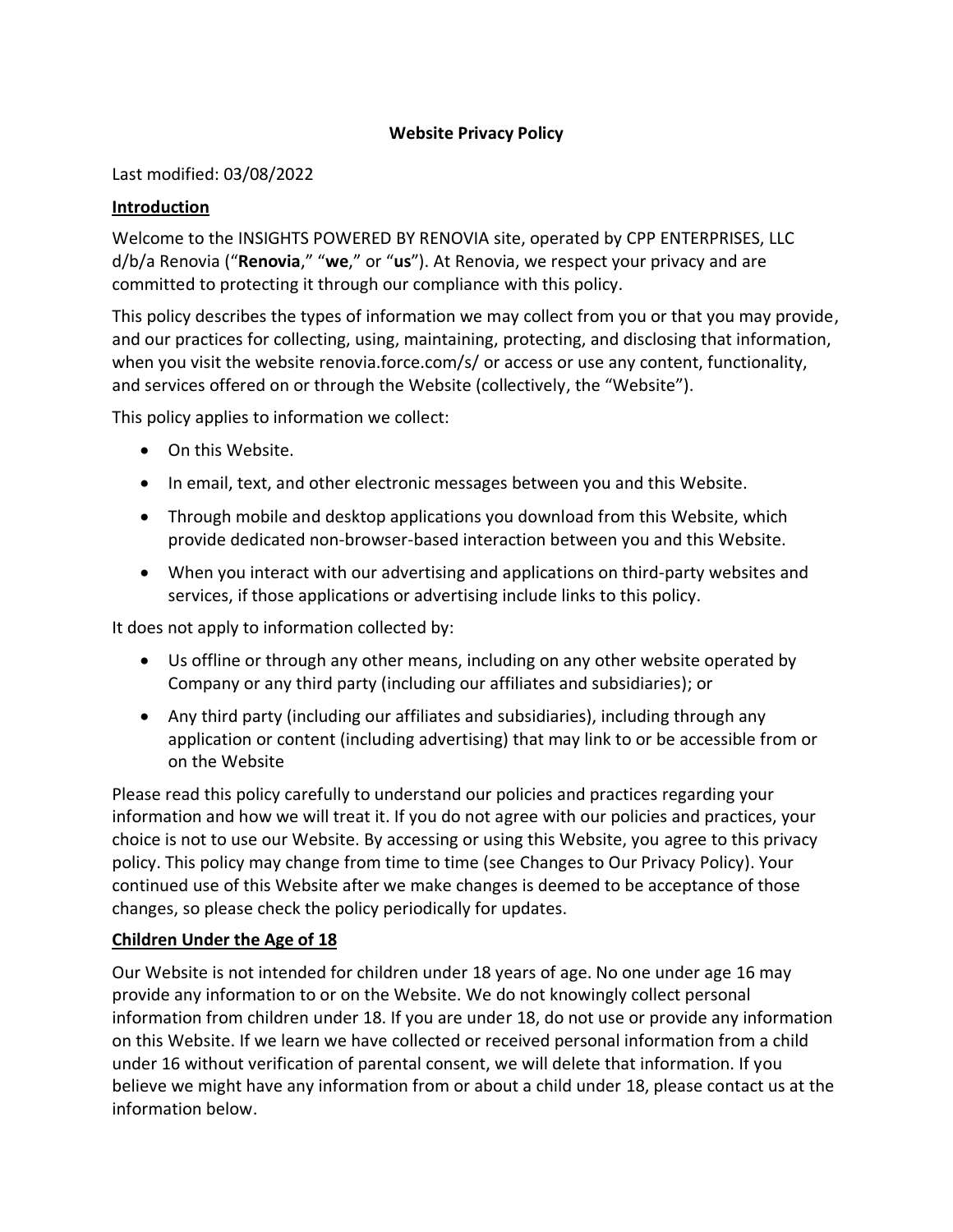# **Information We Collect About You and How We Collect It**

We collect several types of information from and about users of our Website, including information:

- By which you may be personally identified, such as name, postal address, e-mail address, telephone number, social security number, the IP address of your computer, or any other identifier by which you may be contacted online or offline ("**personal information**");
- About your internet connection, the equipment you use to access our Website, and usage details.

We collect this information:

- Directly from you when you provide it to us.
- Automatically as you navigate through the site. Information collected automatically may include usage details, IP addresses, and information collected through cookies, and other tracking technologies.
- From third parties, for example, our business partners.

## *Information You Provide to Us*

The information we collect on or through our Website may include:

- Information that you provide by filling in forms on our Website. This includes information provided at the time of registering to use our Website, subscribing to our service, posting or providing material, or requesting further services.
- Records and copies of your correspondence (including email addresses) if you contact us.
- Details of transactions you carry out through our Website and of the fulfillment of your requests.
- Your search queries and activities on the Website.

## *Information We Collect Through Automatic Data Collection Technologies*

As you navigate through and interact with our Website, we may use automatic data collection technologies to collect certain information about your equipment, browsing actions, and patterns, including:

- Details of your visits to our Website, including traffic data, location data, logs, and other communication data and the resources that you access and use on the Website.
- Information about your computer and internet connection, including your IP address, operating system, and browser type.

The information we collect automatically may include personal information, or we may maintain it or associate it with personal information we collect in other ways or receive from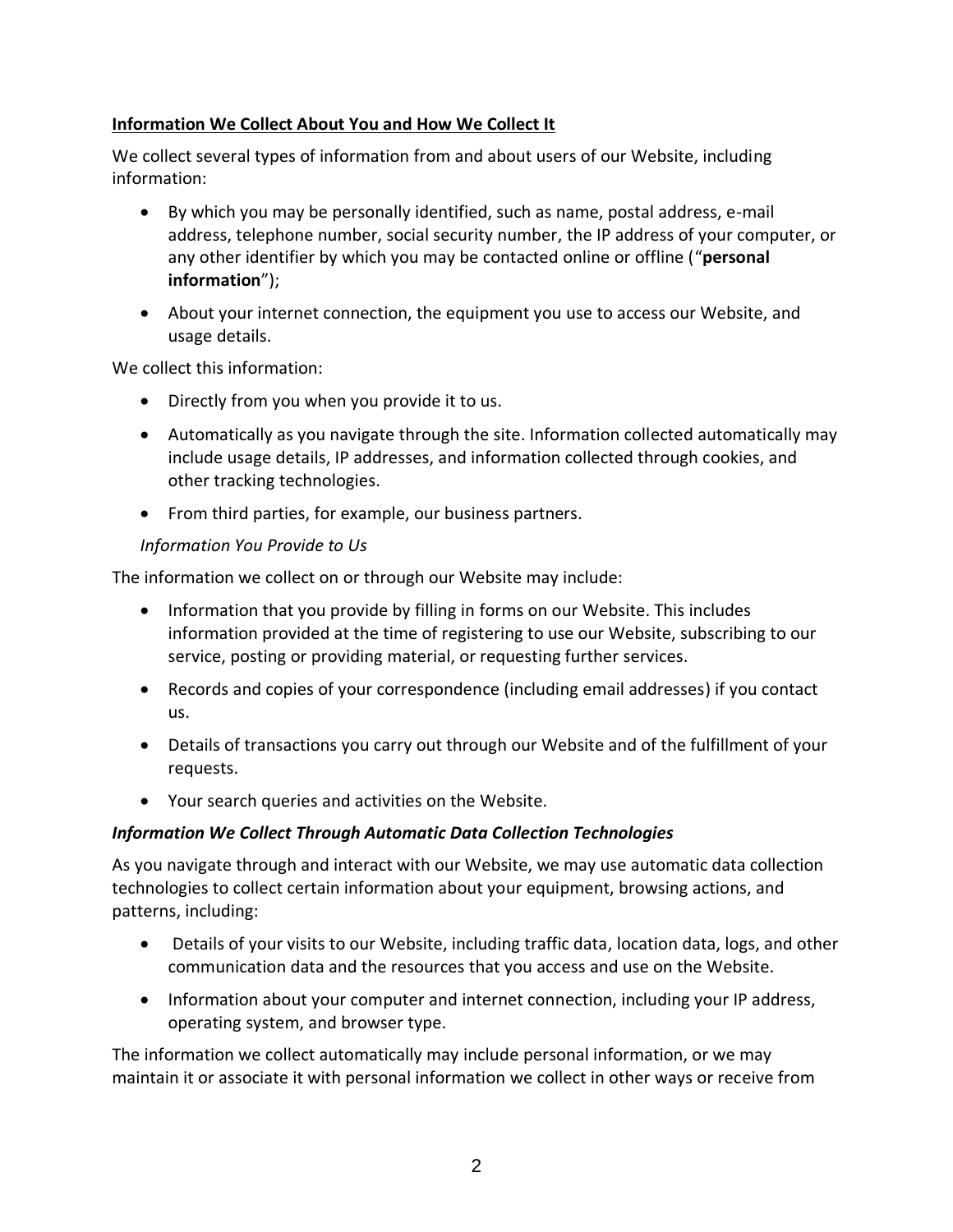third parties. It helps us to improve our Website and to deliver a better and more personalized service, including by enabling us to:

- Estimate our audience size and usage patterns.
- Store information about your preferences, allowing us to customize our Website according to your individual interests.
- Speed up your searches.
- Recognize you when you return to our Website.

The technologies we use for this automatic data collection may include:

- **Cookies (or browser cookies).** A cookie is a small file placed on the hard drive of your computer. You may refuse to accept browser cookies by activating the appropriate setting on your browser. However, if you select this setting you may be unable to access certain parts of our Website. Unless you have adjusted your browser setting so that it will refuse cookies, our system will issue cookies when you direct your browser to our Website.
- **Google Analytics.** Renovia also uses Google Analytics as a tool for tracking and analyzing its web traffic. Google Analytics runs on Renovia server and uses a combination of firstparty cookies and Javascript code to compile information that is synthesized into reports about page visits, referring sites, user habits, and the like. Google is not provided access to any user information other than IP addresses.

Google has created an "Opt-out Browser Add-on" for users who wish to use websites while preventing their data from being accessed or used by Google Analytics. If you want to opt out of the features on Renovia.com that rely on Google Analytics, please follow the directions provided by Google here:

https://tools.google.com/dlpage/gaoptout/ features

We use information that we collect about you or that you provide to us, including any personal information:

- To present our Website and its contents to you.
- To provide you with information, products, or services that you request from us.
- To fulfill any other purpose for which you provide it.
- To provide you with notices about your account.
- To carry out our obligations and enforce our rights arising from any contracts entered into between you and us, including processing your request or application.
- To notify you about changes to our Website or any products or services we offer or provide though it.
- To allow you to participate in interactive features on our Website.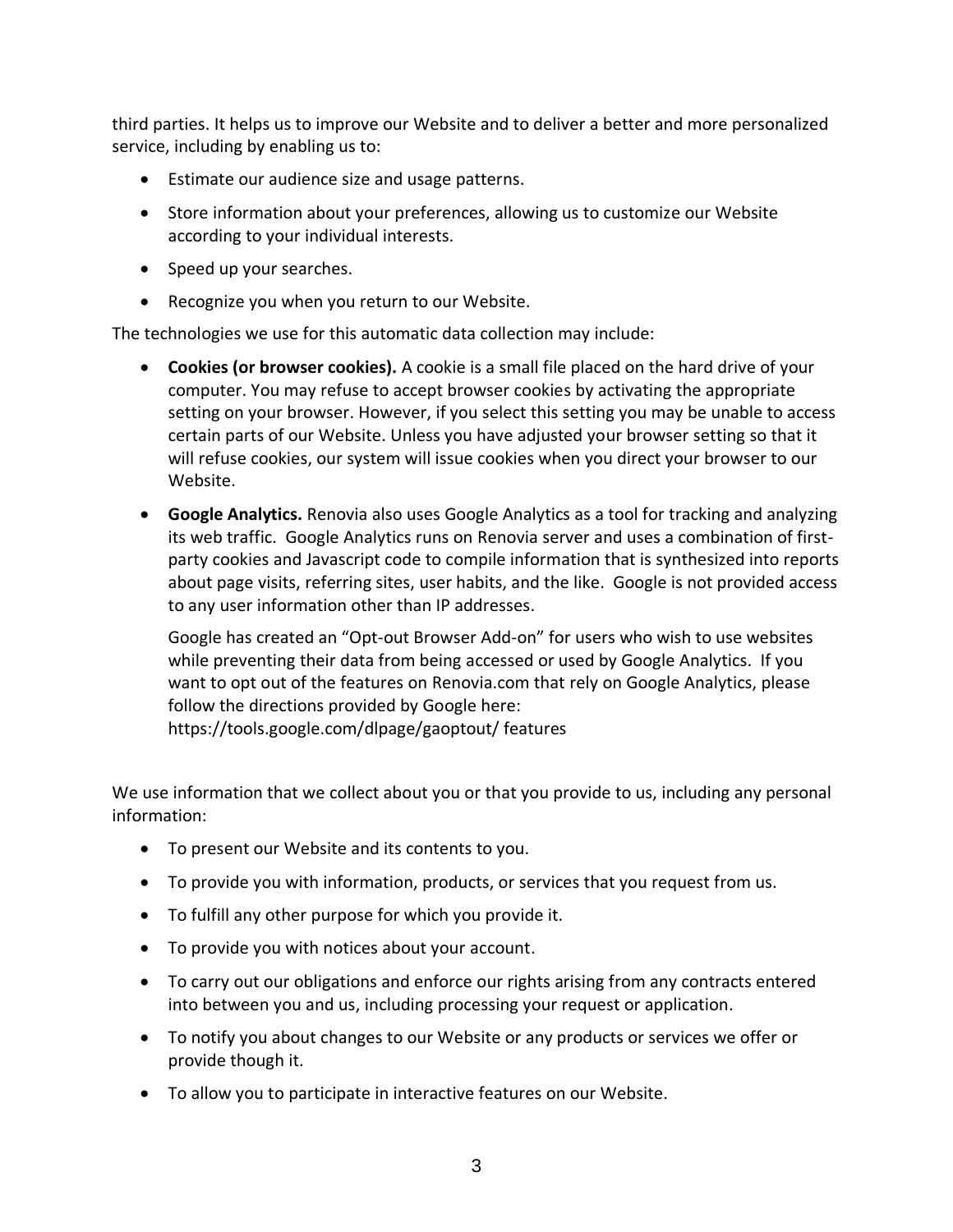- In any other way we may describe when you provide the information.
- For any other purpose with your consent.

We may also use your information to contact you about our own and third-parties' services that may be of interest to you.

#### **Disclosure of Your Information**

We may disclose aggregated information about our users without restriction.

We may disclose personal information that we collect or you provide as described in this privacy policy:

- To our subsidiaries and affiliates.
- To contractors, service providers, and other third parties we use to support our business and who are bound by contractual obligations to keep personal information confidential and use it only for the purposes for which we disclose it to them.
- To a buyer or other successor in the event of a merger, divestiture, restructuring, reorganization, dissolution, or other sale or transfer of some or all of Renovia's assets, whether as a going concern or as part of bankruptcy, liquidation, or similar proceeding, in which personal information held by Renovia about our Website users is among the assets transferred.
- To third parties to market their products or services to you if you have not opted out of these disclosures. We contractually require these third parties to keep personal information confidential and use it only for the purposes for which we disclose it to them.
- To fulfill the purpose for which you provide it. For example, when using our Website, you may contact us to request information about Renovia or our products and services. Members or other users of our Website may also be able to sign up for seminars, request specific information about programs or register or apply for various programs or services. In choosing these options, you may provide us with information that we use to send you the information, evaluate and process your request or application or provide you with the services you request.
- For any other purpose disclosed by us when you provide the information.
- With your consent.
- We may also use for other purposes and disclose to third parties information that does not constitute personally identifiable information.

We may also disclose your personal information:

- To comply with any court order, law, or legal process, including to respond to any government or regulatory request.
- To enforce or apply our [terms of use](https://renovia.com/wp-content/uploads/2022/03/Insights-Terms-of-Use.doc) and other agreements.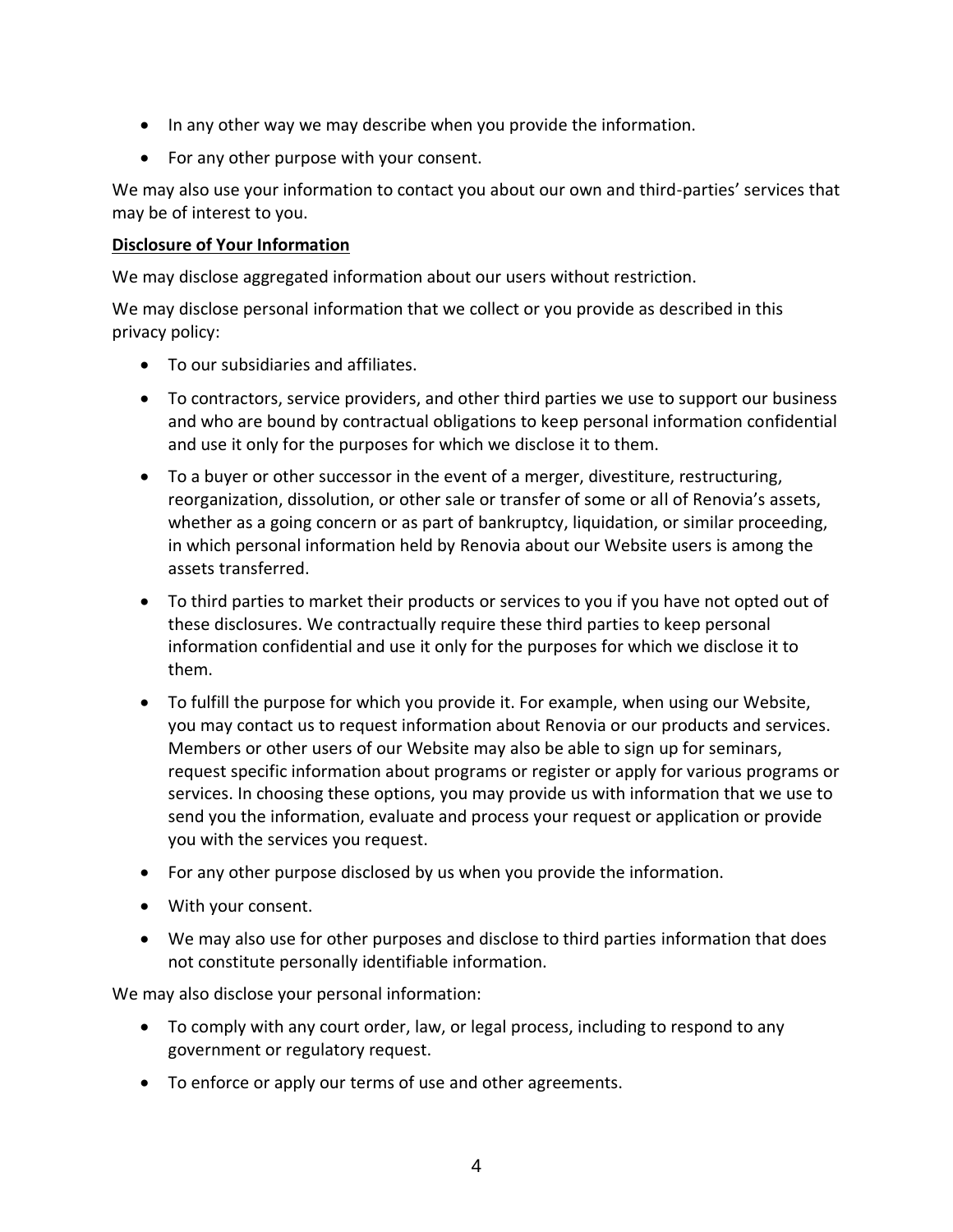• If we believe disclosure is necessary or appropriate to protect the rights, property, or safety of Renovia, our customers, or others. This includes exchanging information with other companies and organizations for the purposes of fraud protection and credit risk reduction.

#### **Choices About How We Use and Disclose Your Information**

We strive to provide you with choices regarding the personal information you provide to us. We have created mechanisms to provide you with the following control over your information:

- Tracking Technologies and Advertising. You can set your browser to refuse all or some browser cookies, or to alert you when cookies are being sent. Please consult your browser's documentation to learn how. Note that certain portions of the Website may not operate as intended if you refuse certain cookies..
- Promotional Offers from Renovia. If you do not wish to have your email address/contact information used by Renovia to promote our own products or services, you can opt-out by using the UNSUBSCRIBE feature in the email you receive from Renovia, which will remove you from future email distributions. This opt out does not apply to information provided to Renovia as a result of a transaction, or activity on the Website.

We do not control third parties' collection or use of your information to serve interest-based advertising. However these third parties may provide you with ways to choose not to have your information collected or used in this way.

#### **Updating Your Information**

If you are a user who has a registered account on the Website, you can review and change some of your Personal Information by logging into the Website and visiting your account details page, or contacting us at the information below.

#### <span id="page-4-0"></span>**Changes to Our Privacy Policy**

It is our policy to post any changes we make to our privacy policy on this page or with a notice that the privacy policy has been updated on the Website home page. If we make material changes to how we treat our users' personal information, we will notify you by email to the email address specified in your account or through a notice on the Website home page. The date the privacy policy was last revised is identified at the top of the page. You are responsible for ensuring we have an up-to-date active and deliverable email address for you, and for periodically visiting our Website and this privacy policy to check for any changes.

## **Contact Information**

To ask questions or comment about this privacy policy and our privacy practices, contact us at:

[INSIGHTS@RENOVIA.COM](mailto:INSIGHTS@RENOVIA.COM)